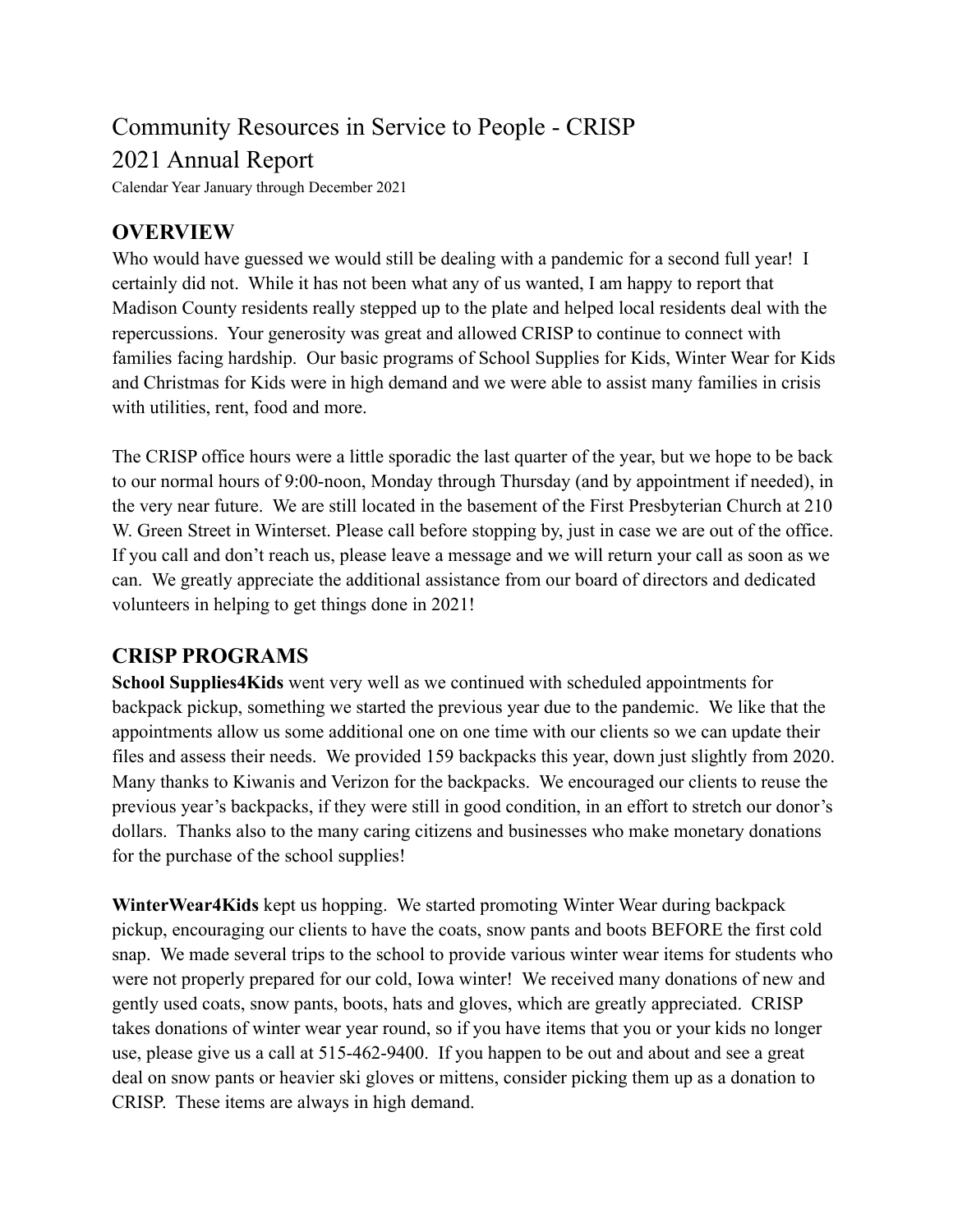**Christmas4Kids -** Community organizations, businesses, churches, families and individuals stepped up to make Christmas a little brighter for over 200 Madison County youth in 2021! While many of the "Santas" have helped with Christmases through the years, there were also several new contributors. Many of the sponsors shopped and filled the Christmas wish lists of children of CRISP clients. Others gave monetary gifts to help round out, fill in and even out packages, or to help with those last minute needs. Both are greatly appreciated and help to make CRISP's Christmas4Kids program a huge success.

This year we had several advent boxes to distribute to families that might need a little extra help over the Christmas break with their children at home. The boxes were assembled by volunteers who placed one designated item per day in the box over 24 days. At the end of the 24 days, the boxes of good, staple food items were given to CRISP to distribute.

#### **Generous Donors**

The Verano Fund helped us out with a donation of \$8,000 this year! A group of Winterset teachers/staff and administrators continue to support CRISP through monthly payroll deductions! And speaking of payroll deduction, thanks to Madison County neighbors working for Principal, Athene USA, Eide Bailly LLP, EveryStep and Sammons Financial Group who designated their United Way contribution to CRISP! Local service and social clubs continue to make a big difference through their support. These phenomenal gifts go a long way in supporting CRISP programming and the many families we serve. And of course, we can't forget our many donors who help us out on a daily basis - churches, community service clubs, businesses and individuals. We are so fortunate to live in such a caring community!

We received the Women's Giving Circle third quarter grant last September to be used for non-traditional therapy for high school students. The therapy consists of a program/contract with Wildwood Ranch that transports students to and from the ranch once a week for 6 weeks. Some of the things they work on during therapy include recognizing emotions and moods, mind/body awareness, anger/anxiety issues, recognizing non-verbal cues, and using tone and voice to communicate with both horses and humans/family. We were also the recipient of additional year end spendable funds from the Giving Circle which were designated for our Feel Good Fund. This fund helps with all those little things that may not seem all that important, but are huge in the eyes of a child - new tennis shoes to replace the ones that are being held together with tape, paying off a school fine allowing a student to walk for graduation, additional supplies for a class, football cleats for the student who wanted to play football, or the remainder of funds needed to replace broken glasses - these are just a few of the things we used Feel Good Funds for this year.

#### **FUNdraisers**

COVID continued to make fundraising a challenge in 2021, so we got creative! We were the recipient of funds raised during a Run for Beer hosted by Big Rack Brewery. Both Hy-Vee and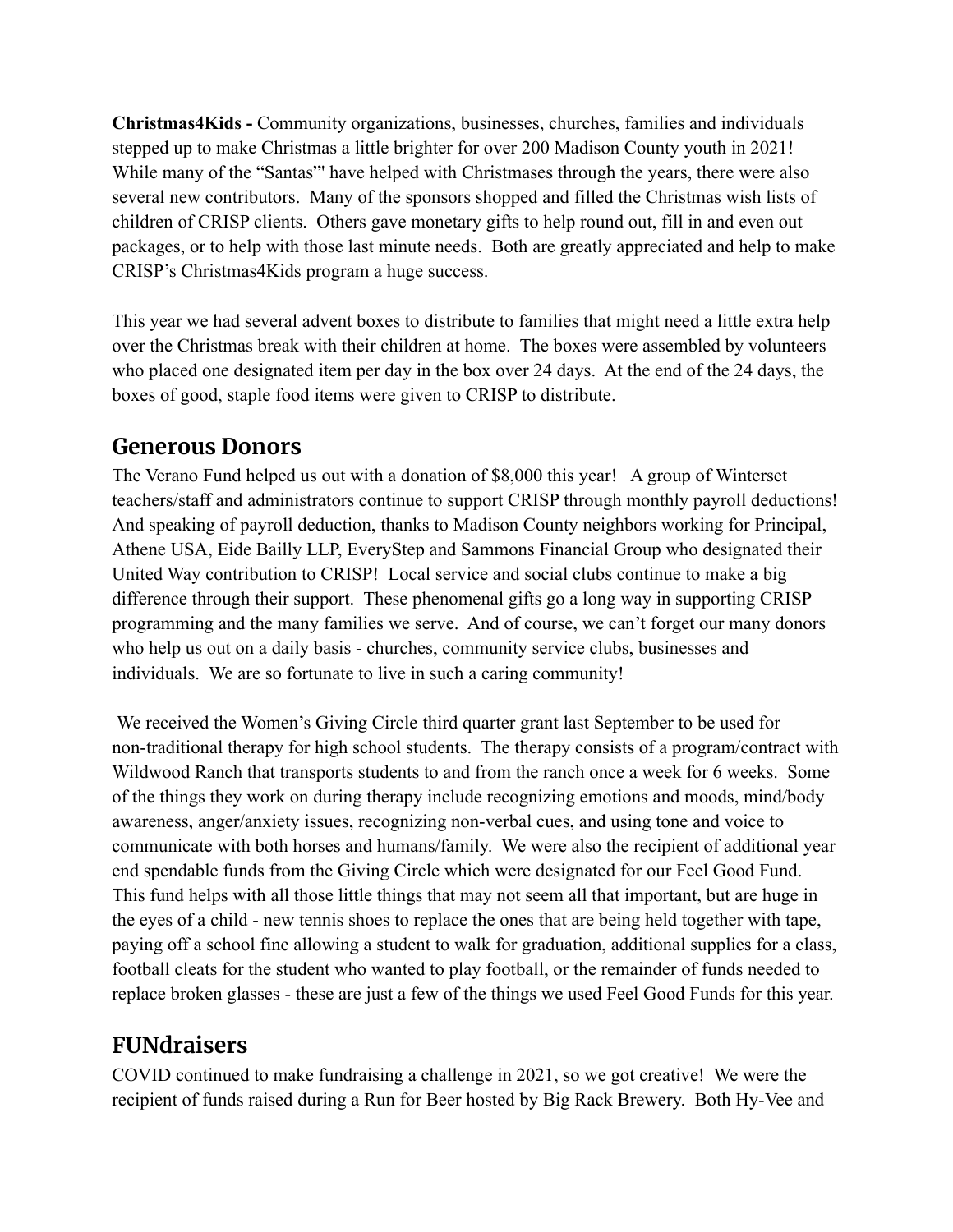Fareway held a round-up event for CRISP allowing shoppers to round-up to the nearest dollar (or beyond), with the extra change going to CRISP. That extra change added up to almost \$4,000 between the two stores! We had one Facebook Birthday fundraiser, which netted \$445 and we continue to receive funds from the Amazon Smile Foundation for those making AmazonSmile purchases that have designated CRISP as the recipient.

We raised over \$4,000 with our annual **Nuts and Candy Fundraiser!** Sales were almost even with last year, which was a record breaker, and all product was gone before year end! What a tasty way to raise funds!

## **Needs Served**

We are currently serving 121 Madison County families through CRISP. This number includes 284 children - 40 under 5 and 244 aged 5 and up. Additional children are served directly through the schools and are not included in our family numbers.

Specific Aid Included:

- Helped pay rent amounting to over \$10,500
- Helped pay utilities amounting to over \$8,000
- Distributed gas cards to 8 families
- Distributed food cards to 25 families
- Helped with over \$1300 in car repairs/towing
- Over 100 winter wear items
- Provided Trolley passes to 4 families
- Helped with \$335 in emergency dental expenses
- Paid \$283 in phone bills for clients
- Bed bug eradication totaling \$856
- Assisted with emergency childcare totaling \$580
- Purchased lice kits
- Furnace repair of \$135
- Mental health service totaling over \$3800
- Student fees totaling \$265

In addition to the above needs served by CRISP, we also made 118 referrals to 20 different agencies and community organizations. One of the most important services CRISP provides is that first step in matching families to the right resource based on their current needs and unique situation.

We worked closely with the **Paw Pantry** again this year to provide additional food supplies and another food source. We have accepted over \$34,000 in donations for the pantry since March 2020! CRISP continues to take donations for the Paw Pantry. If you would like to donate,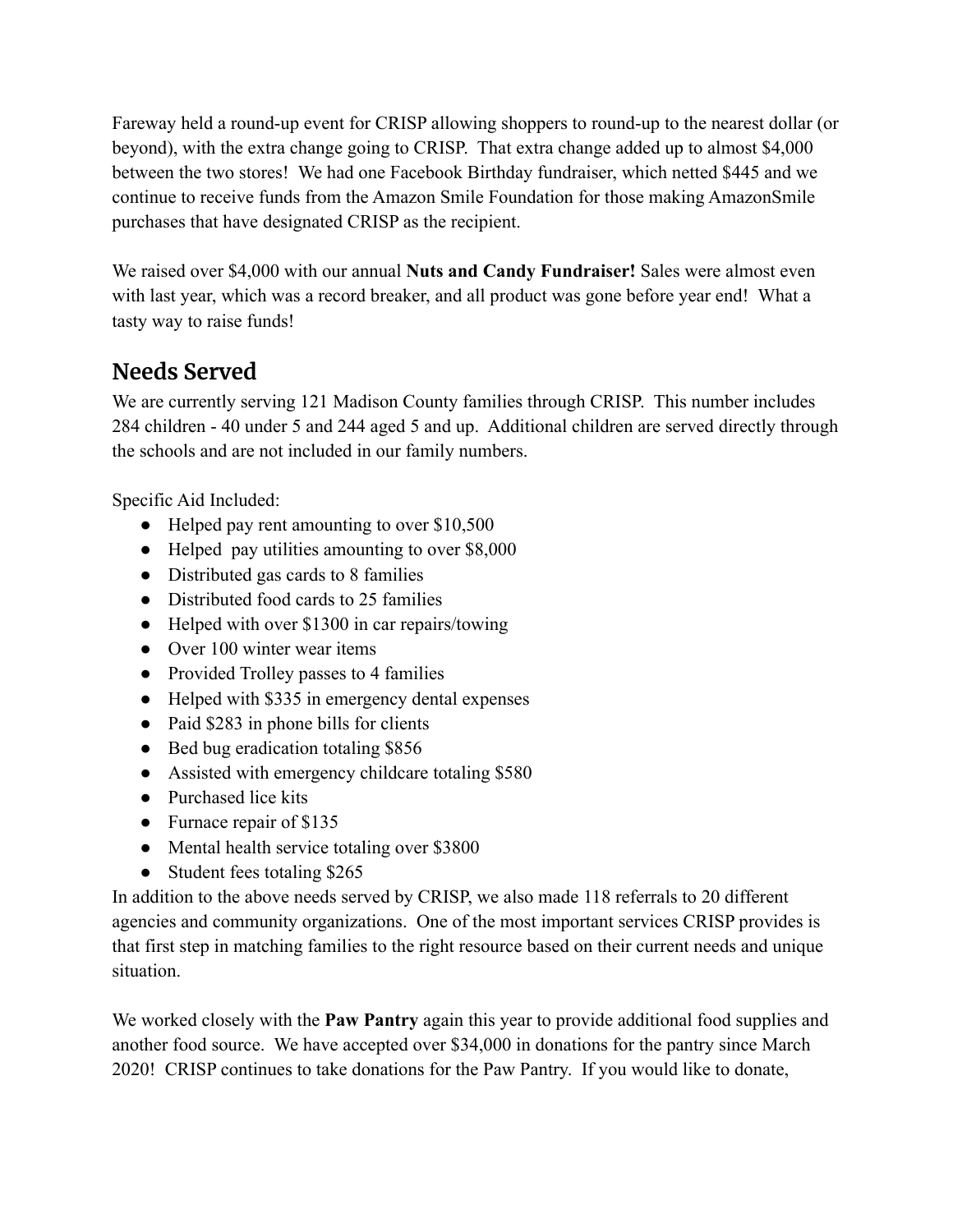please make check payable to CRISP and mail to 210 W. Green Street, Winterset, IA 50273. Be sure to designate Paw Pantry in the memo line.

## **A Word from the Program Manager**

First of all, THANK YOU to all who really stepped up during my absence from the office in the last quarter of 2021! Staff, board members, volunteers and donors worked together to make sure the needs of local residents were met! I have said it before, and I will continue to say, I feel blessed to live in such a wonderful and caring community!



At the time of this writing, there are 20 students considered homeless in the Winterset School District and the Paw Pantry is consistently serving 70+ families every other week. The need is there! We have all felt the crunch of rising grocery, gas and utility prices. Add this to an already stressed household and you will see some real need!

Thanks to ALL our supporters, we really can impact lives and make a difference. I cannot thank everyone in the community enough for supporting CRISP's mission! Whether it was a financial donation, volunteer work, donation of winter wear, or

purchasing a box of candy, you helped make the difference in the life of a child.

Amy Nolan, Program Manager

## *"Children are likely to live up to what you believe in them." Lady Bird Johnson*

*"Safety and security don't just happen, they are the result of collective consensus and public investment. We owe our children, the most vulnerable citizens in our society, a life free of violence and fear." Nelson Mandela*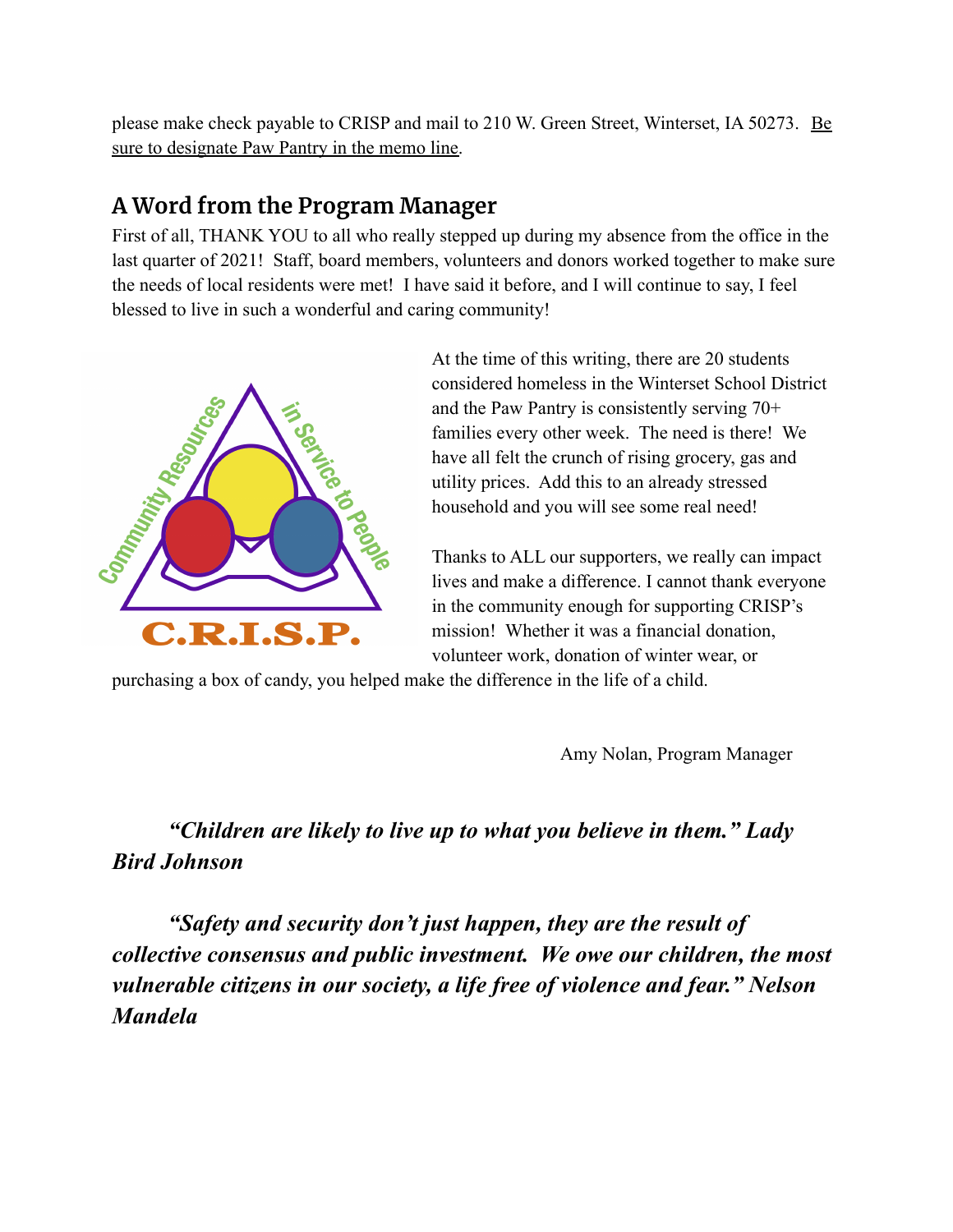We would like to thank our donors for their support this past year! We have made every effort to include all those that made a monetary or in-kind donation in 2020. If we have left you off, please let us know so we can make the correction.

1st Avenue Collective Shirley Addy Adventist Church American Legion Auxiliary American State Bank Rebecca & Rafe Albers Kendra Alexander Linda Armstrong B. Shannon Designs, Inc. Karolyn Baker Tamara Bane Ann & Dean Bartelt Jon & Megan Barrett Peggy Baur Jeri Beem Georgine & Bruce Bellamy Stephanie Bellamy Ron & Sharon Berdine Liz & Tom Berry Laura & Chris Bertelson Heidi & Trevor Bindel Jean Bosch Cynthia Boyd Kevin & Rose Boyle Naomi Bradbury Breedings Hardware Vicky Brenner Bridges Financial Kathi Bryan Dan & Shari Bush Maxine Bussanmas Vickie & Dale Buttolph

Kelly & Paul Cain Joanne Callison Jeanne Carter-Pierce Doreen & Mike Caudle Central Iowa Car Club Garnalee Chandler Children's Jungle Gordon & Molly Clark Mary Clause Wayne & Bona Clemens Jana Corkrean Larry & Debby Corkrean Mary Corkrean Patricia Corkrean Pat & Nancy Corkrean Peter & Jolynn Corkrean Steve & Nancy Corkrean Ester Mae & Gary Cox Kyla & Bret Cox Rachel Dakins Don & Linda Darling Jason & Nicole Darling Samantha Dearborn Des Moines Transportation Mike & Pat Dickerson Darrin Dohlman LuAnn Downs Brian Downes Mike & Rita Drysdale Bob & Linda Duff Cindy Eaton Chance Eckles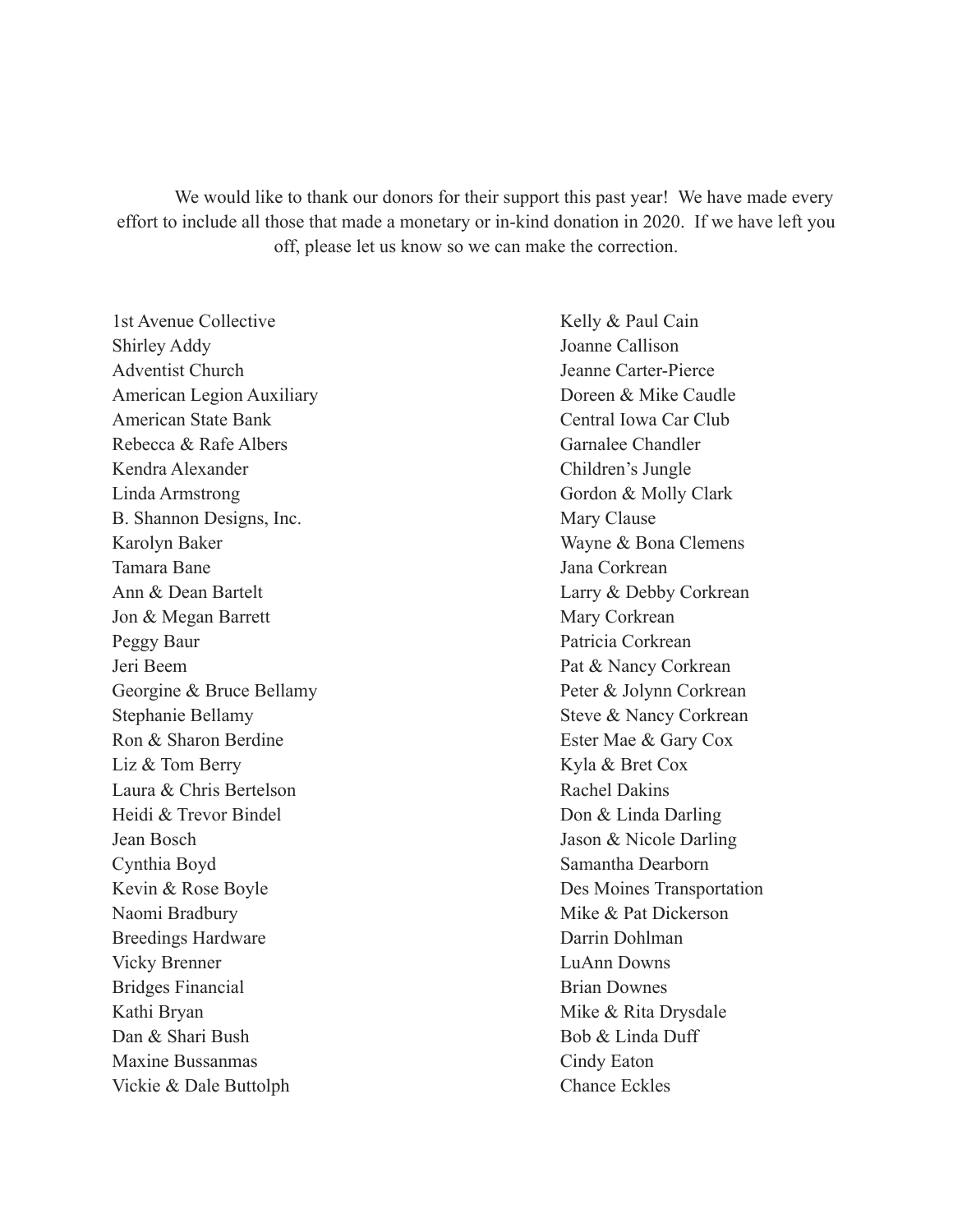Kristi Edwards Teri Elliott Ellwanger's Expressions Nancy & Gary Emmert Farmers & Merchants State Bank First Christian Church First United Presbyterian Church Marianne Fons & Mark Davis Alan & Julie Feirer Kevin & Jean Fifo Fish2O Group Nancy Forrest Rochelle Foster Marjorie Fogler Jessica Frank Friday Morning Coffee Club Lori Fulcher Barbara & Dennis Gibbons Jessica Gibbons Bill & Shelly Gibson Jo Giles Rebekah & Chad Gillespie Girl Scout Troop #5234 Gleam Nutrition Brad Glenn Dallas & Venna Glenn Doug & Vicki Glenn Matt & Susie Glenn Grip Tite Justin Gross Gina Hackett Colleen Haglan-Lynch Stacy Ham Marla Hamilton Liz Hansen Nancy & Shawn Hanson Alesia Harlan Erin Harman Harmony Guild Kayla & Mark Hawkins

Pamela Heckmann Deborah Heit Gus & Erlene Henrichs Greg & Marcia Hendricks Cathy Hill Kristie Hirschman Sara Hobart Rick & Sany Hoenig Mark & Brenda Hollingsworth Homefront Real Estate Sharon & Joe Hoover Amara Huffine Nickie Hunter Fran Jackson Shawna Jackson Jeanne Jacobson Marcia Jones Martha Jordan Lynette Judd Mike & Debra Kaldenberg Karen Keller Nicole & Jason Kems Carol Kennedy Jack & Roberta Kennedy Don & Terra Kinney Jerry & Rebecca Kincade Ann Kirk Deb & William Kneller John & Cindy Knobloch Joyce Kooker Cathy & Leo Koster Jayci Kuhns Audrey Leib Gary & Karen Leopold Carol & Jim Liechty Sara Lira Darlene Loiler Jeff & Amy Longman Michelle Macumber Madison County Abstract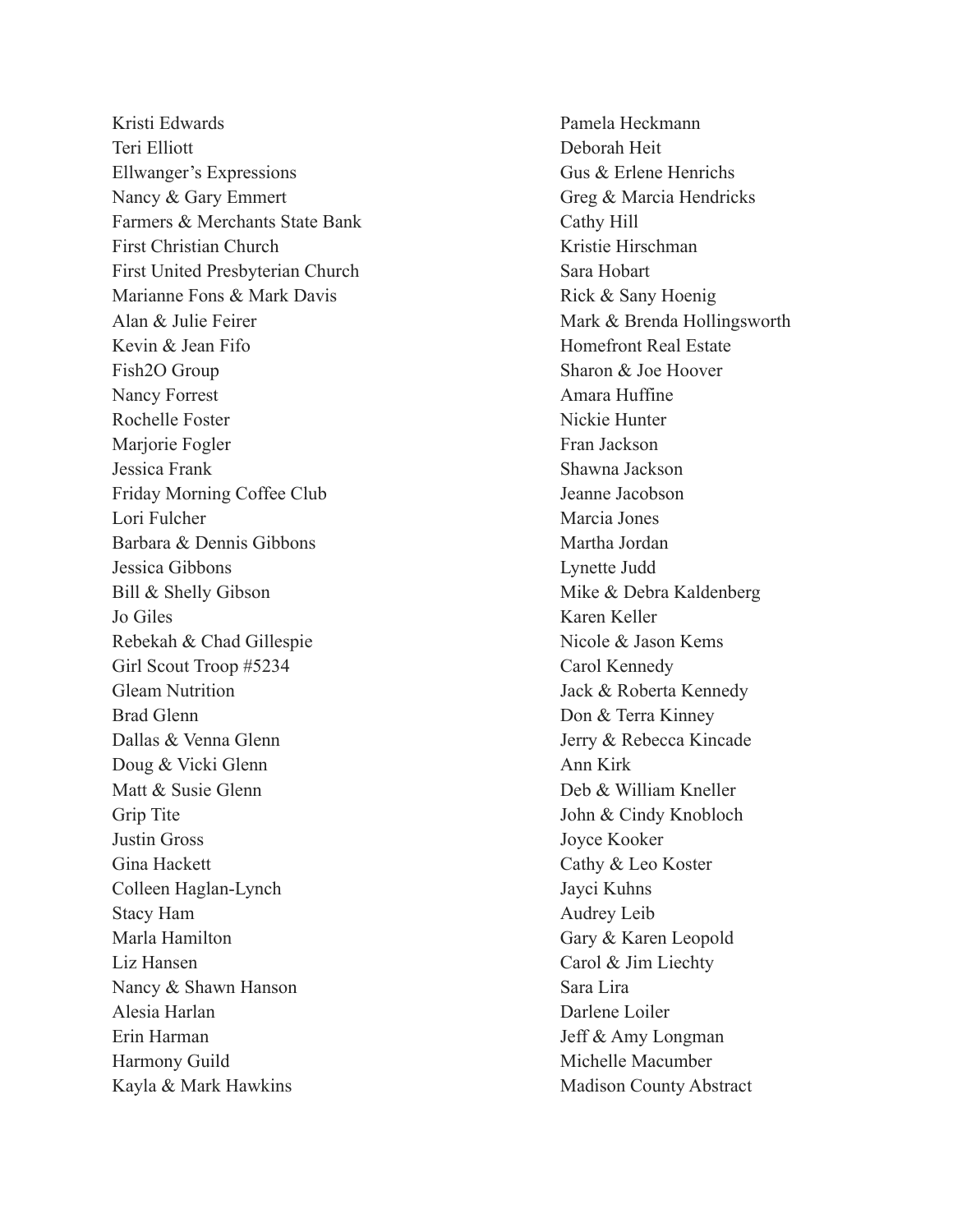Madison County Annex Bldg Madison County Assoc. For Special People Madison County Health Care System Madison County Realty Stacy Marean Debi & Wayne Martens Rita Martens Jayne & Tony Maxwell Steve & Carmen Maxwell Sherry McBroom Beth McDonald Bryan & Jamie McDonald Kris McDonald Susan & Dave McDonald McGowan Hurst Clark & Smith Jim & Sue Mease Becky Messer Midland National Marlo Miller Lisa Miner Doug & Whitney Messerschmitt Jacque & Tim Mohs Tiffany Molln Abigail Montgomery Montross Pharmacy Natalie & Steve Montross Marilyn Mount Jerrold Narland Carl Neifert Jim & Pat Nelson Sandi & Duane Nelson Nick's Kettle Korn Dan & Lonna Nielsen Jeff & Amy Nolan Chris & Jean Nolte Oak Grove Church Jennifer & Darin O'Brien Susan O'Conner Betty Oliver Ethel Lee Osborn

Jerry & Randall Parkin Norma Nadine Paulsen Rev. Trust Shellie Petek John & Jean Pletchette Beth Potter Sandra Porter Preceptor Delta Tau Beta Sigma Phi Progressive Study Club Richard & Rebecca Pugh Trust Rainbow International Redeemer Church Eugene & Evelyn Reed John B. Reed Trust Marla Reed Ruth Reed Sarah Reed & [Sandra Geronimo](mailto:rwgeronimo@yahoo.com) Gina Robinson Rebecca Rohlf Randal & Carla Roghair Rebecca Romine Darrell & Linda Rueber Kathleen Rush Wendy & Jack Sawyer Steve Sawyers Rana Scarlett Kathryn & Dean Schantz Beth Schwertfeger Twila Seibert Melissa & Greg Shahan Deb Sheldahl Brenda Sheppard Kari Shultz Amanda Sickles Cathy & Randall Simon Steve Simmons Cody Smith Linda & Jim Smith Spotlight Dance/Adonica Struhar St. Joseph's Catholic Church St. Paul Lutheran Church